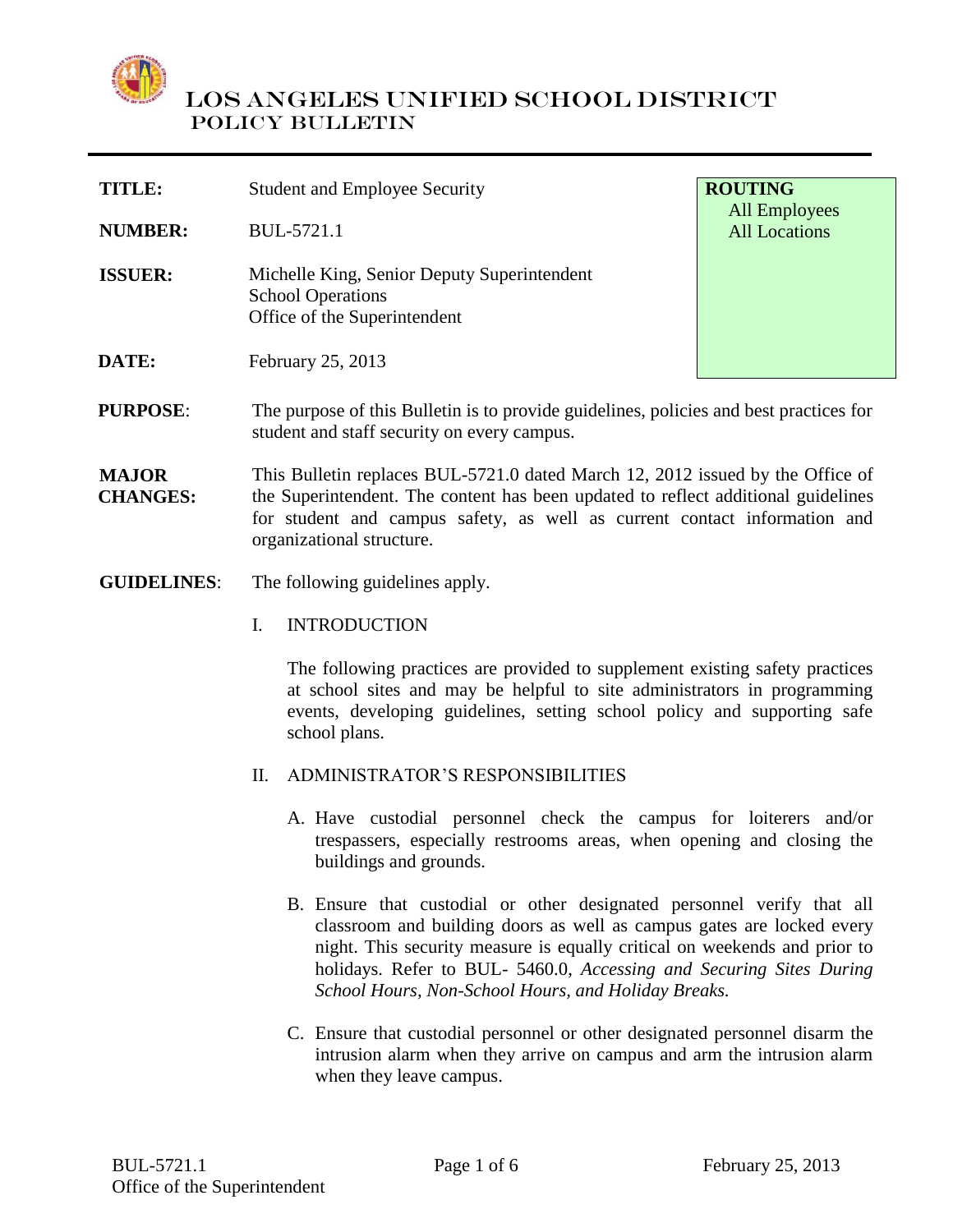

- D. Call School Police at (213) 625-6631 for assistance, when needed, should a loiterer appear on or adjacent to the campus.
- E. Develop classroom-to-office contingency emergency communication plans.
- F. Photograph/document then remove graffiti immediately or as soon as possible.
- G. Submit Safe School Plans, Volumes 1, 2, and 3, each year on or before the required date, and be sure that the documents are updated and utilized.
- H. Provide access to the Safe School Plan, safety bulletins, and available information to all staff members regarding any incident or situation that might impact their personal safety or the school's educational environment.
- I. Identify safe and unsafe routes between school and home for students and staff. Local transportation agencies should be contacted for assistance, information, and/or materials such as pedestrian route maps.
- J. Support the organization of a safe passage program under the supervision of appropriate school personnel which would consist of a team of volunteer parents, community residents and staff members to patrol the campus and the perimeter. In addition, the team should monitor students traveling to and from school.
- K. Support the implementation of a neighborhood school watch program and request residents of the community to report any unusual activities on campus to the principal during regular business hours and to School Police or the local law enforcement agency during nights, weekends, and/or holidays. Provide community with appropriate telephone numbers.
- L. Develop strategies to control rumors concerning school or community incidents.
- M. Review and post, at all utilized entrances and gathering sites, appropriate and approved signs regarding safety, visitors, trespassing, loitering, etc. Please contact your Area Facilities Services Director for assistance in obtaining the required signage listed below.

Signage/Notices Regarding Employees:

1. Workers' Compensation Poster for California, approved by the Division of Workers' Compensation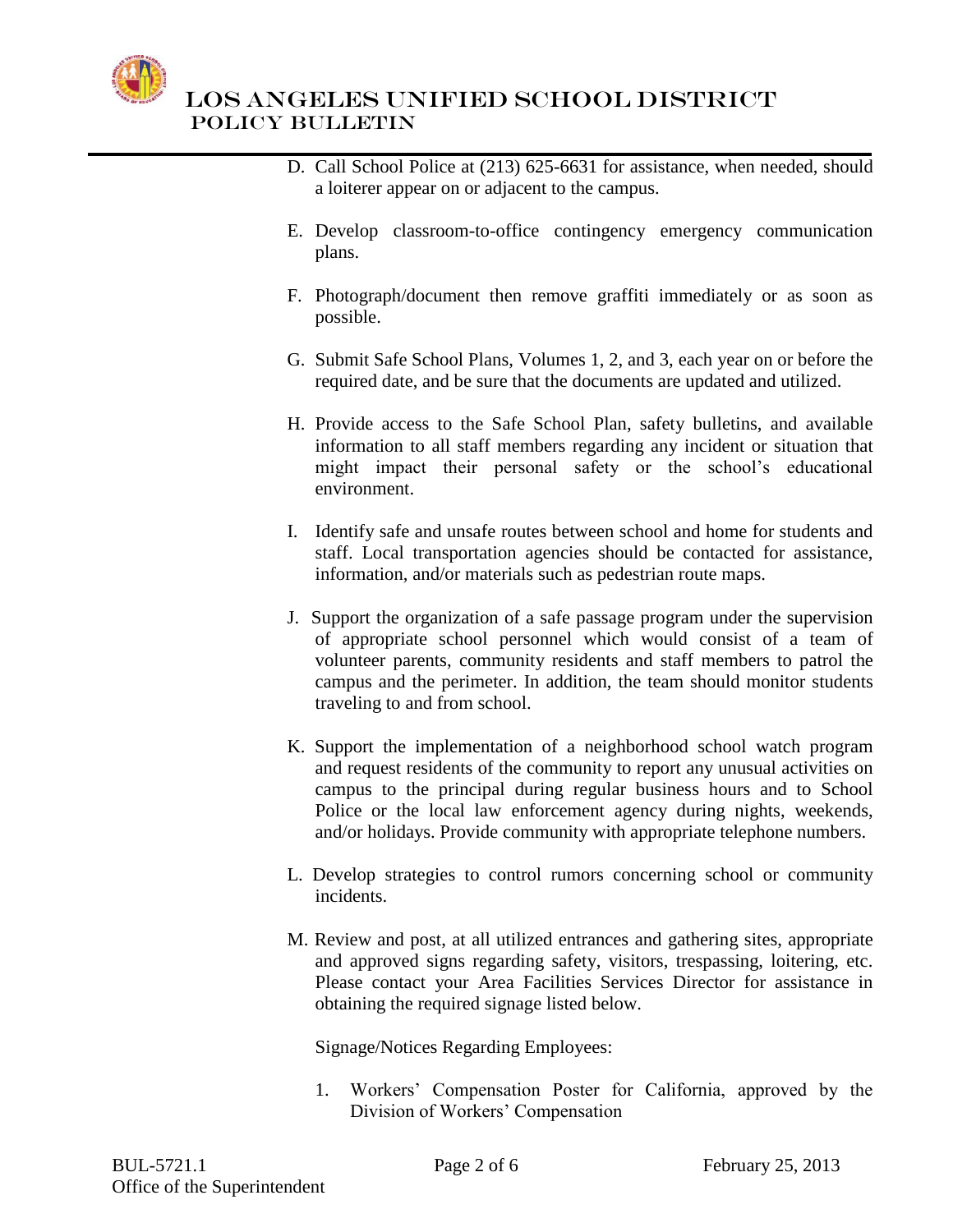

- 2. Notice re: any person who makes or causes to be made any knowingly false or fraudulent material representation (California Labor Code, section 5401.7)
- 3. Company compliance policy for illness and injury prevention program (SB 198)
- 4. Notice re: Employee Polygraph Protection Act
- 5. Equal Employment Opportunity notice (Federal)
- 6. Notice of no smoking (AB 13, Labor Code section 6404.5 relating to occupational health and safety)
- 7. Notice to Employees re: time off for voting (State)
- 8. Pay day notice
- 9. Federal Minimum Wage
- 10. California Minimum Wage
- 11. Prohibition against harassment or discrimination in employment
- 12. Notice to employees regarding unemployment insurance
- 13. Employee rights under the California Family Rights Act and the federal Family Medical Leave Act

Signage/Notices Regarding Students:

- 1. Notice regarding outsider access to the campus (Penal Code section 627 *et seq*.)
	- This notice must include the following information:
	- a. Requirement for registration to gain access to site premises
	- b. Hours during which registration is required for access
	- c. Directions to the site administrator/designee's location
	- d. Requirement that outsiders comply with this notice
- 2. Notice of Safe School Zone (Penal Code section 626 *et seq.)*
- 3. Notice of Gun-Free School Zone
- 4. Notice of Drug-Free School Zone
- 5. Notice of Gang-Free School Zone (Penal Code section 182.22
- 6. Notice prohibiting weapons on campus
- 7. Notice prohibiting graffiti (Penal Code Section 640.5)
- N. Lock all school gates and exterior doors leading off campus during hours that school is in session with the exception of the main entrance. Refer to BUL-1325.1, *Visitors to School Campuses and Locked Campuses During Class Hours at All Schools*.
- O. Site administrators should work with the Safety Committee to analyze the school's particular safety and security needs in determining school policy regarding classroom doors remaining locked or unlocked during school hours. Schools may use the following criteria to establish site policy for classroom doors: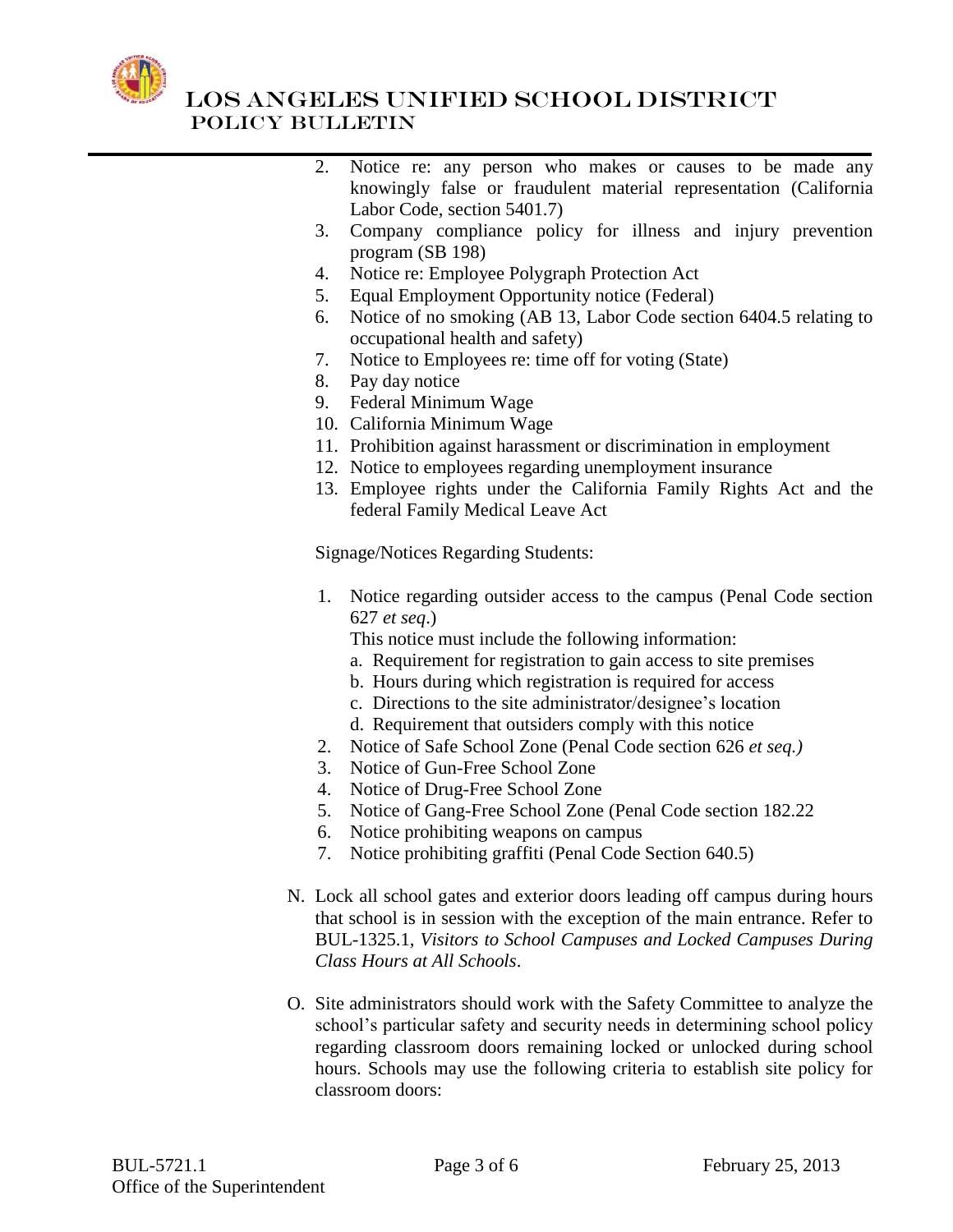

- 1. Consult with local law enforcement personnel or the Los Angeles School Police Department (LASPD) to review crime statistics and other pertinent data for the community in which the school is located.
- 2. Consult with the Office of Environmental Health and Safety (OEHS) to assess compliance with regulatory requirements in determining school policy.
- 3. Assess the particular site configuration: points of egress; location of bungalows, annexes and other detached structures; buildings with enclosed corridors; the number of exterior doors and their proximity to streets, major thoroughfares and high-traffic areas; egress from the auditorium, cafeteria, parking, service and other areas onto the main campus; and any other physical or geographical attributes particular to the school site.
- 4. Review existing school policy, procedures and schedules for the following: the location and schedule for student drop off and pick up before and after school; supervision schedules; visitor's policy; and other pertinent information.
- 5. The Safety Committee should review the recommended school policy with local law enforcement personnel or the LASPD and OEHS for additional input.
- 6. Once the policy has been determined by the site administrator and Safety Committee, communicate safety and security protocols with students, staff members and parents.
- P. Have all visitors report to the Main Office upon arrival. Issue and require each to carry or wear a Visitor's Pass while on campus. The Visitor's Pass MUST be returned prior to departure. Refer to BUL-1325.1, *Visitors to School Campuses and Locked Campuses During Class Hours at All Schools.*
- Q. Issue school discipline policies and expectations of students, staff, and parents at the beginning of the school year or track. Be sure that every family receives a copy of the Parent Student Handbook.
- R. If your school has Safe School Zone signs posted on campus, in the community, and at bus stops, students, staff, and parents should be notified annually by sending the safe school zone flyer home, publicizing at assemblies, meetings, and inserting in school newsletters.
- S. Prohibit and monitor student access to motor vehicles and parking areas during school hours.
- T. Assign available personnel to patrol the campus perimeter, known trouble spots and all building entrances throughout the school day.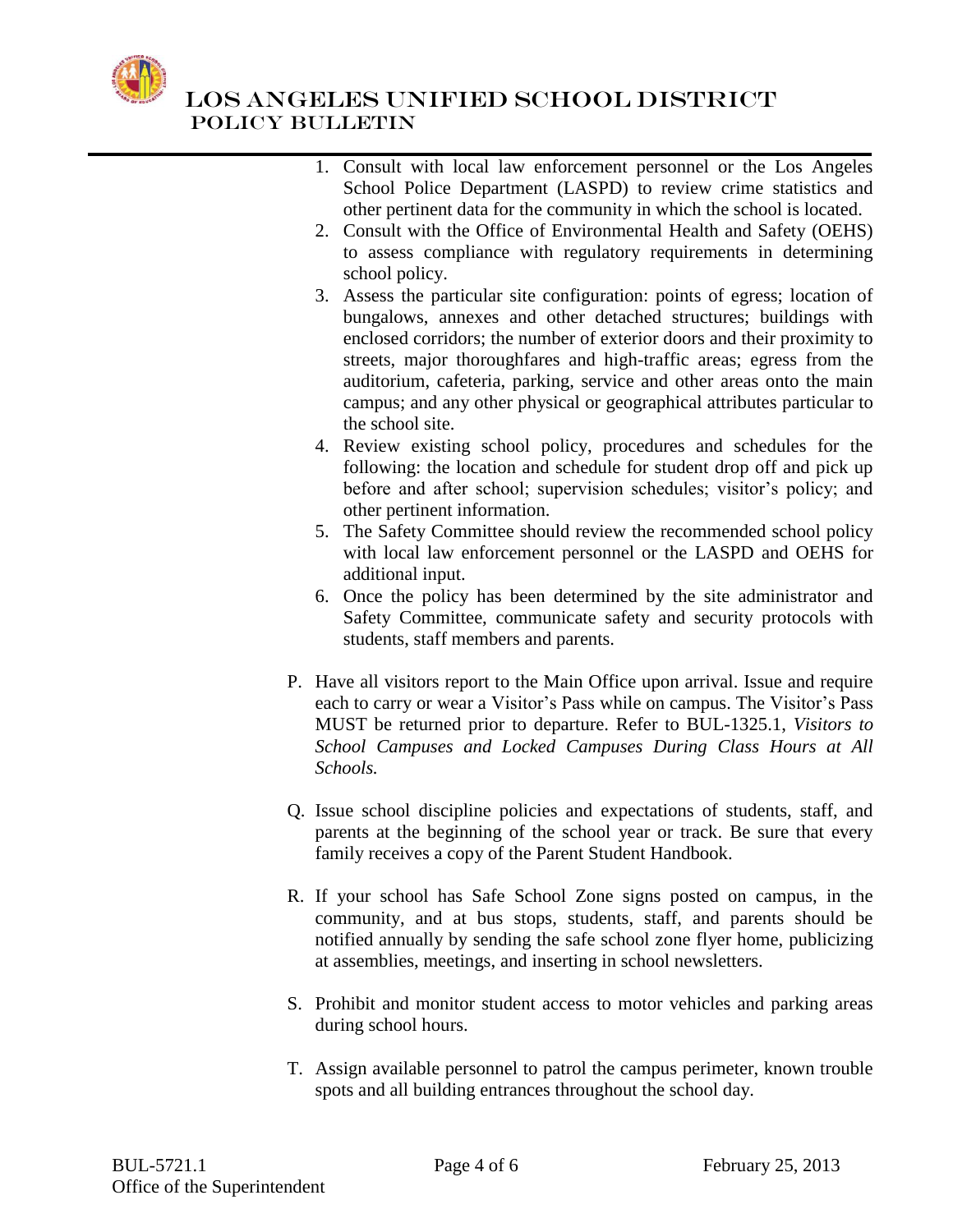

- U. Review procedures related to the proper use and security of issued handheld and base radios. See the School Radio Communications Operating Instructions Video available from Jill Barnes, Coordinator of Emergency Services, and Office of School Operations (213) 241-5337 or call the District Radio Unit of the Telecommunications Branch at (323) 224-2411.
- V. Prohibit the wearing of gang apparel or the use of gang-related symbols or messages that promote violence (e.g., t-shirts or signs that advocate violence).

### III. STAFF RESPONSIBILITIES

- A. Report to the Main Office or other designated office prior to proceeding to assigned classrooms or work areas.
- B. Lock classroom doors when working alone before or after school hours. Use extra caution if working in isolated areas or in rooms/offices with exterior doors.
- C. Leave door windows uncovered.
- D. Exercise stringent control of assigned school keys and do not give/loan assigned school keys to students.
- E. Secure all personal valuables.
- F. Report any person loitering in or adjacent to parking areas, and/or sitting in a parked car.

#### IV. STUDENT SAFETY

- A. Develop a sense of community both between students and between students and staff.
- B. Review safety tips with students, and remind them to be alert to their surroundings. Refer to REF-1404, *School Traffic Safety.*
- C. Review examples of appropriate conduct between students and adults on campus and during extra-curricular activities.
- D. Instruct students to avoid strangers and provide strategies for avoiding contact with strangers. Encourage students to talk to any adult on campus should they notice suspicious activities.